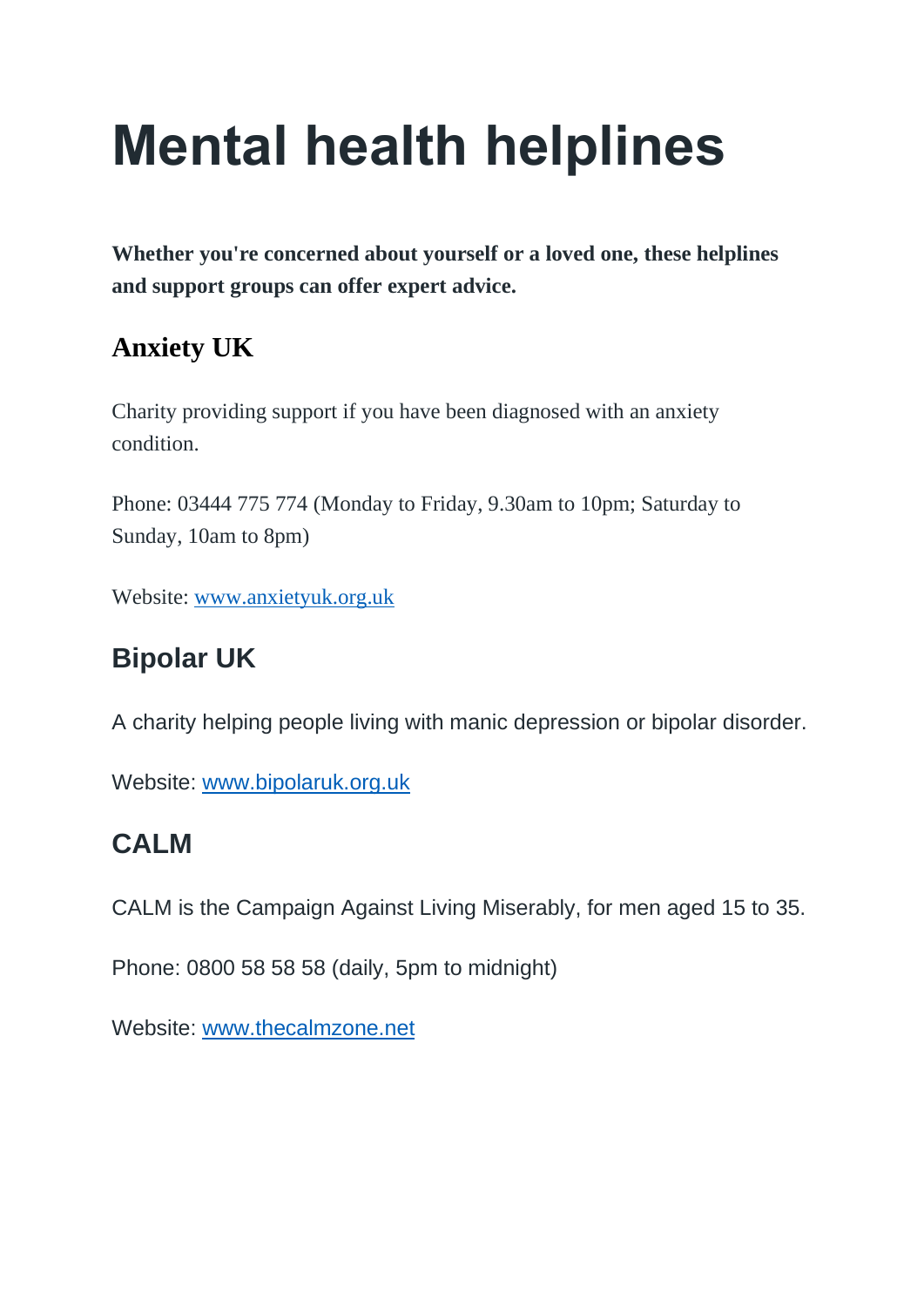#### **Men's Health Forum**

24/7 stress support for men by text, chat and email.

Website: [www.menshealthforum.org.uk](https://www.menshealthforum.org.uk/beatstress.uk)

#### **Mental Health Foundation**

Provides information and support for anyone with mental health problems or learning disabilities.

Website: [www.mentalhealth.org.uk](http://www.mentalhealth.org.uk/)

#### **Mind**

Promotes the views and needs of people with mental health problems.

Phone: 0300 123 3393 (Monday to Friday, 9am to 6pm)

Website: [www.mind.org.uk](http://www.mind.org.uk/)

#### **No Panic**

Voluntary charity offering support for sufferers of panic attacks and obsessive compulsive disorder (OCD). Offers a course to help overcome your phobia or OCD.

Phone: 0844 967 4848 (daily, 10am to 10pm). Calls cost 5p per minute plus your phone provider's Access Charge

Website: [www.nopanic.org.uk](http://www.nopanic.org.uk/)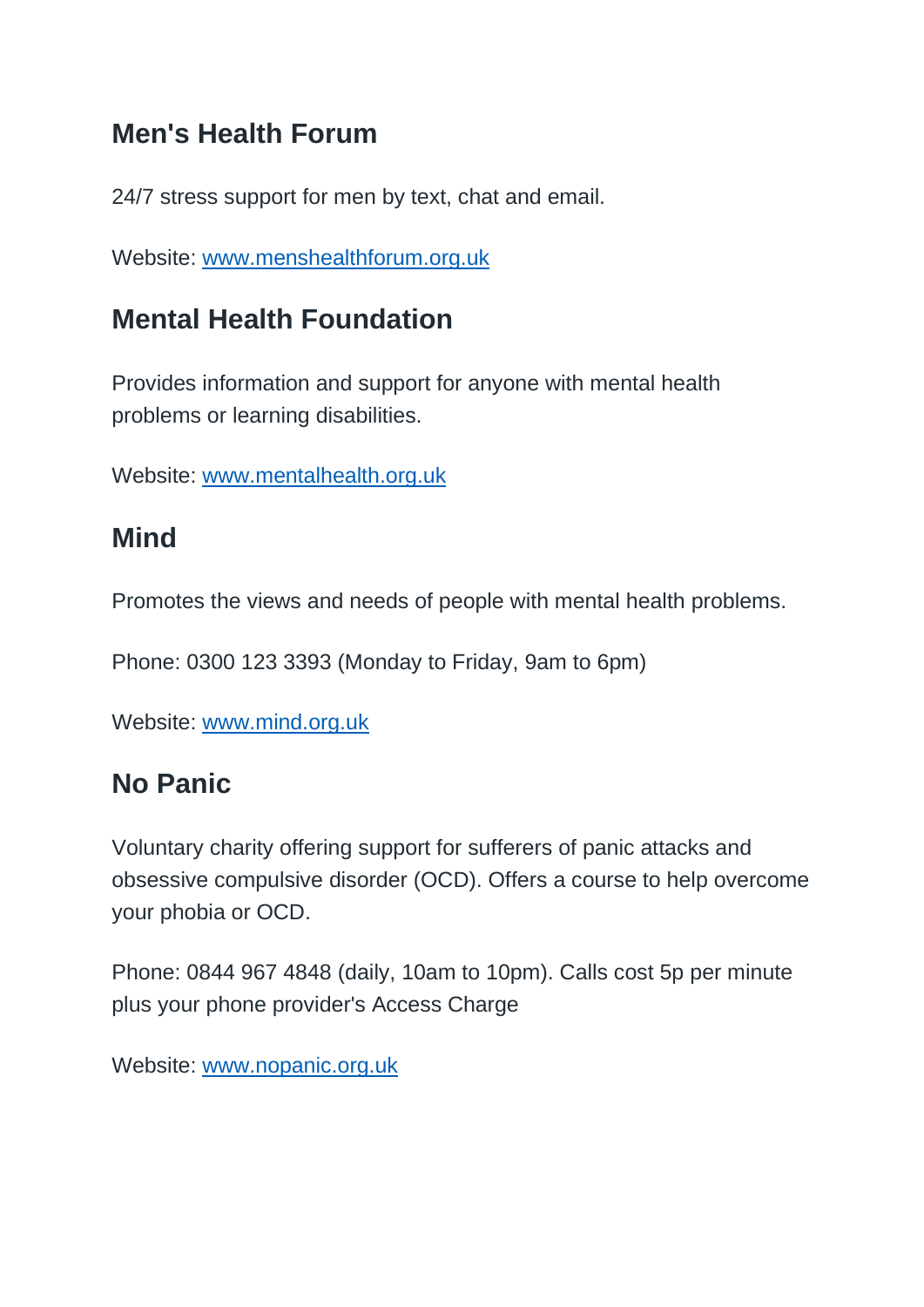#### **OCD Action**

Support for people with OCD. Includes information on treatment and online resources.

Phone: 0845 390 6232 (Monday to Friday, 9.30am to 5pm). Calls cost 5p per minute plus your phone provider's Access Charge

Website: [www.ocdaction.org.uk](http://www.ocdaction.org.uk/)

### **OCD UK**

A charity run by people with OCD, for people with OCD. Includes facts, news and treatments.

Phone: 0333 212 7890 (Monday to Friday, 9am to 5pm)

Website: [www.ocduk.org](http://www.ocduk.org/)

### **PAPYRUS**

Young suicide prevention society.

Phone: HOPELINEUK 0800 068 4141 (Monday to Friday, 10am to 10pm, and 2pm to 10pm on weekends and bank holidays)

Website: [www.papyrus-uk.org](http://www.papyrus-uk.org/)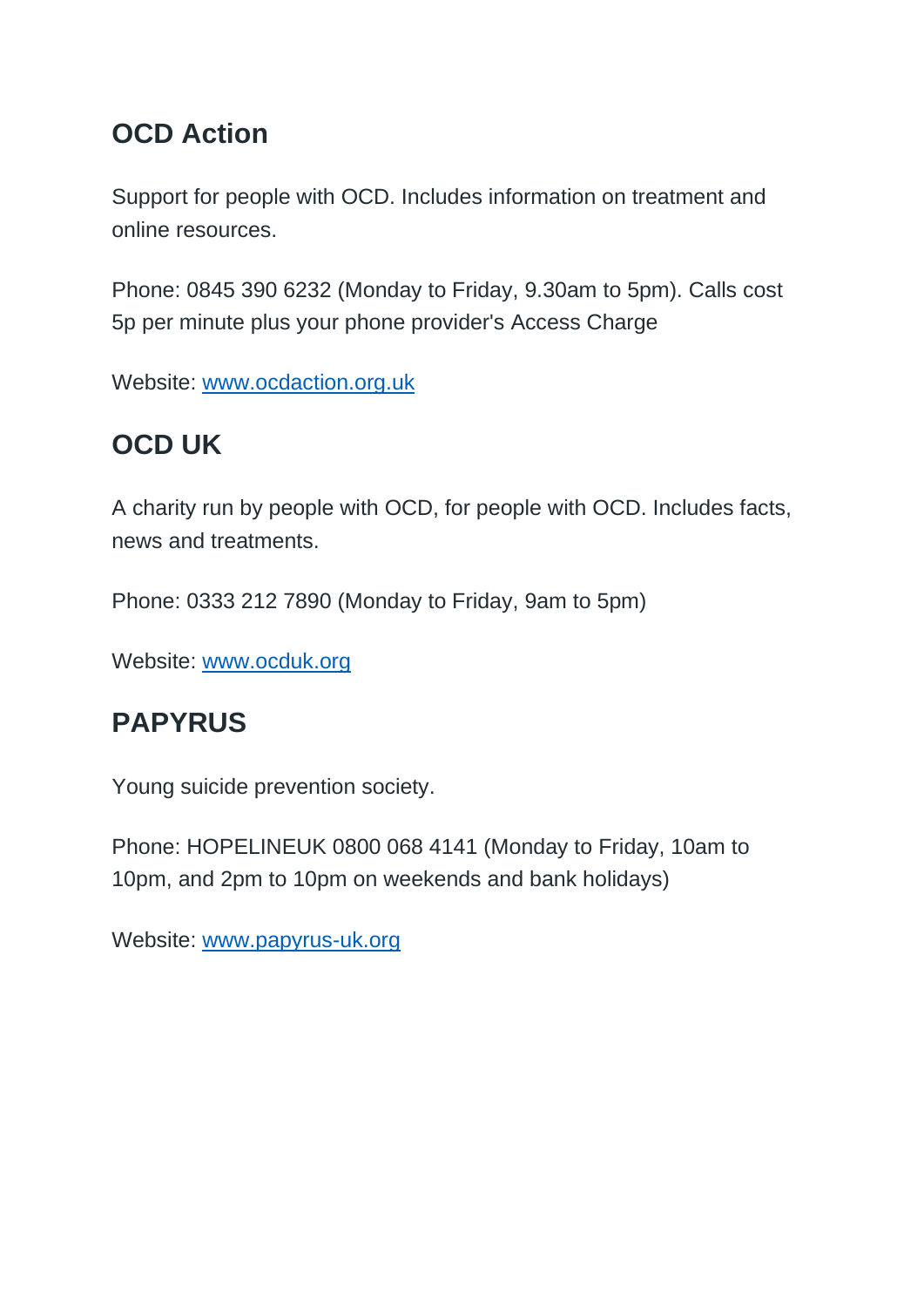#### **Rethink Mental Illness**

Support and advice for people living with mental illness.

Phone: 0300 5000 927 (Monday to Friday, 9.30am to 4pm)

Website: [www.rethink.org](http://www.rethink.org/)

#### **Samaritans**

Confidential support for people experiencing feelings of distress or despair.

Phone: 116 123 (free 24-hour helpline)

Website: [www.samaritans.org.uk](http://www.samaritans.org/)

### **SANE**

Emotional support, information and guidance for people affected by mental illness, their families and carers.

SANEline: 0300 304 7000 (daily, 4.30pm to 10.30pm)

Textcare: comfort and care via text message, sent when the person needs it most: [www.sane.org.uk/textcare](http://www.sane.org.uk/textcare)

Peer support forum: [www.sane.org.uk/supportforum](http://www.sane.org.uk/supportforum)

Website: [www.sane.org.uk/support](http://www.sane.org.uk/support)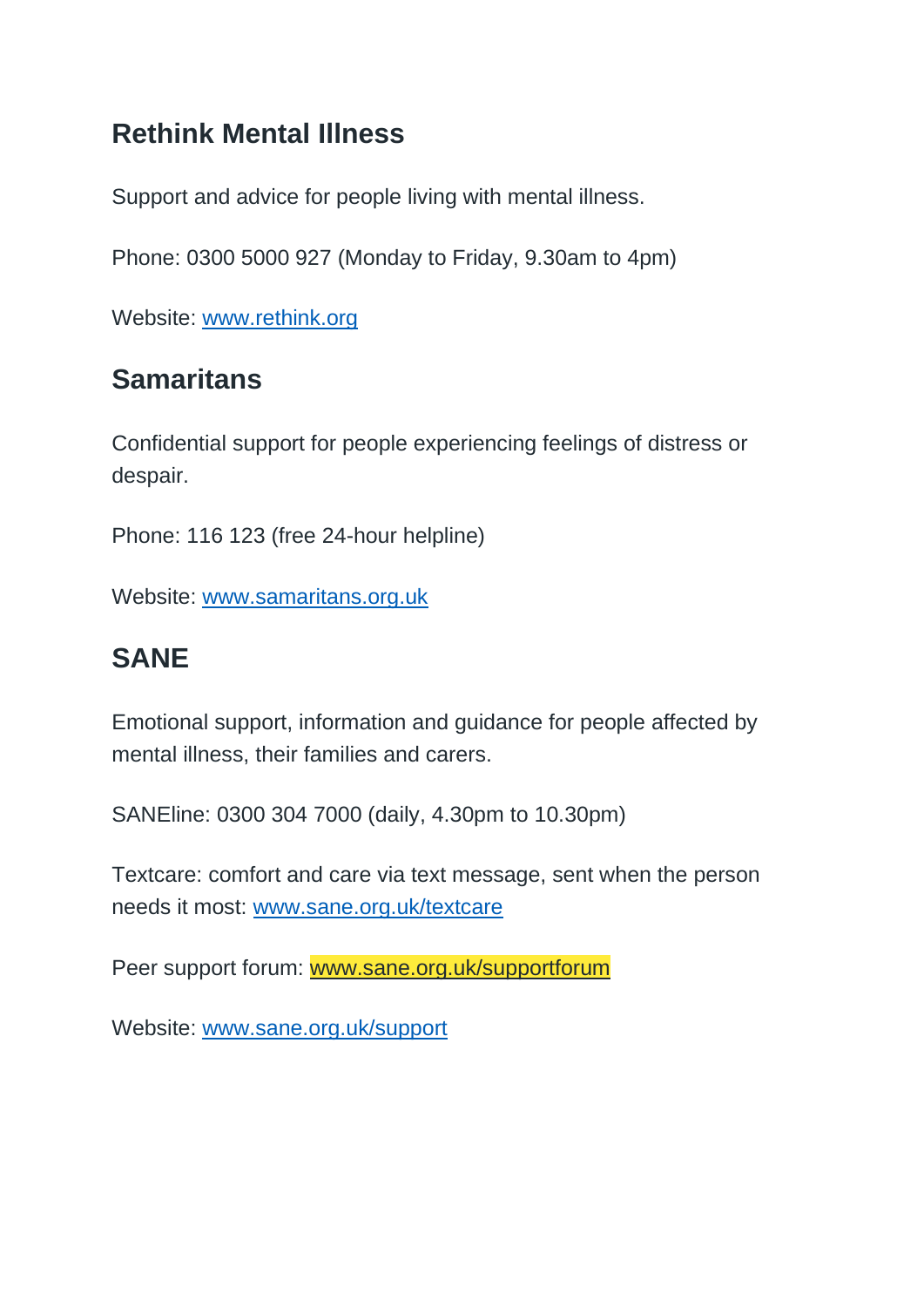#### **YoungMinds**

Information on child and adolescent mental health. Services for parents and professionals.

Phone: Parents' helpline 0808 802 5544 (Monday to Friday, 9.30am to 4pm)

Website: [www.youngminds.org.uk](http://www.youngminds.org.uk/)

# **Abuse (child, sexual, domestic violence)**

### **NSPCC**

Children's charity dedicated to ending child abuse and child cruelty.

Phone: 0800 1111 for Childline for children (24-hour helpline)

0808 800 5000 for adults concerned about a child (24-hour helpline)

Website: [www.nspcc.org.uk](http://www.nspcc.org.uk/)

### **Refuge**

Advice on dealing with domestic violence.

Phone: 0808 2000 247 (24-hour helpline)

Website: [www.refuge.org.uk](http://www.refuge.org.uk/)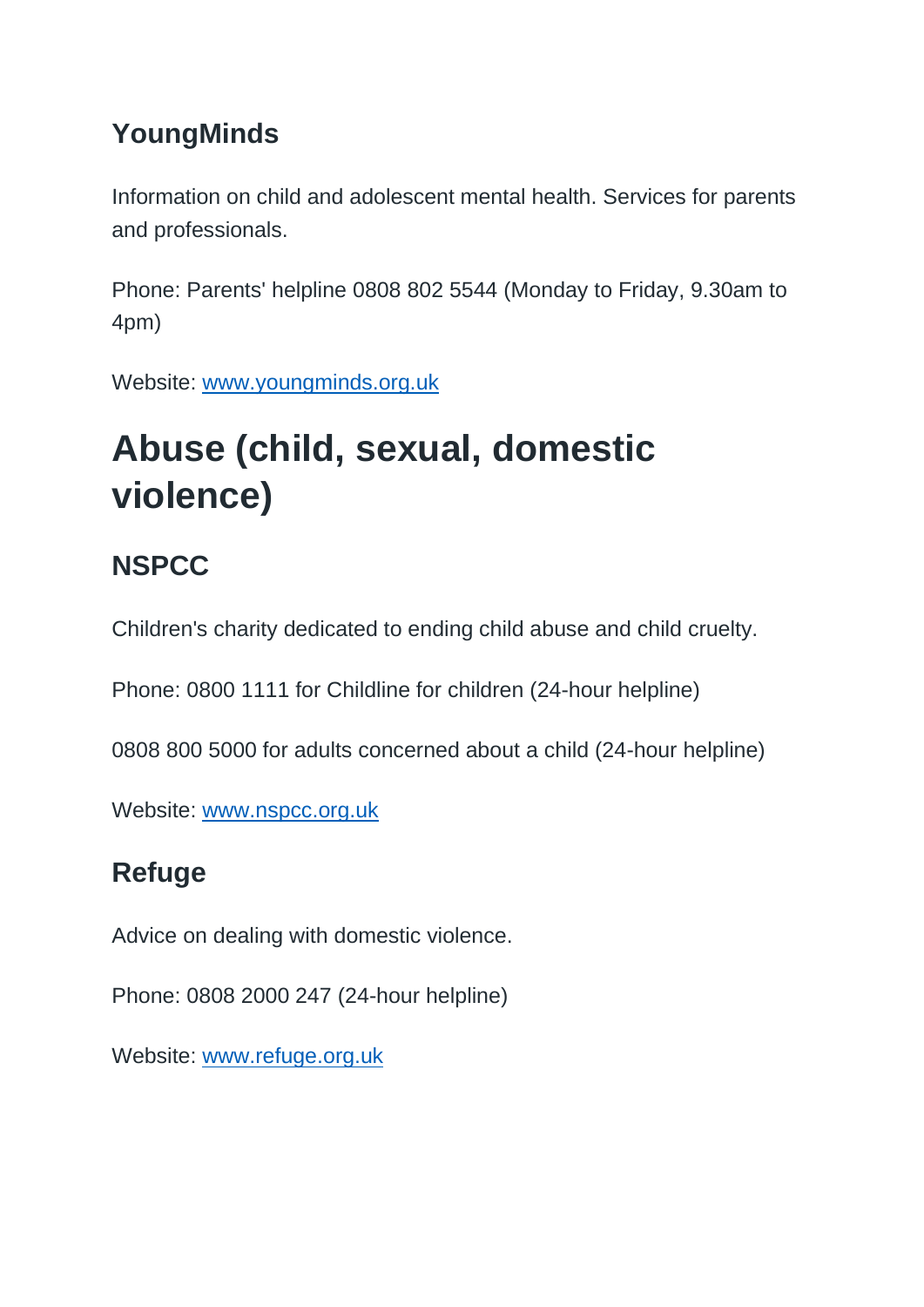# **Addiction (drugs, alcohol, gambling)**

### **Alcoholics Anonymous**

Phone: 0800 917 7650 (24-hour helpline)

Website: [www.alcoholics-anonymous.org.uk](http://www.alcoholics-anonymous.org.uk/)

### **National Gambling Helpline**

Phone: 0808 8020 133 (daily, 8am to midnight)

Website: [www.begambleaware.org](http://www.begambleaware.org/)

### **Narcotics Anonymous**

Phone: 0300 999 1212 (daily, 10am to midnight)

Website: [www.ukna.org](http://www.ukna.org/)

# **Alzheimer's**

### **Alzheimer's Society**

Provides information on dementia, including factsheets and helplines.

Phone: 0333 150 3456 (Monday to Friday, 9am to 5pm and 10am to 4pm on weekends)

Website: [www.alzheimers.org.uk](http://www.alzheimers.org.uk/)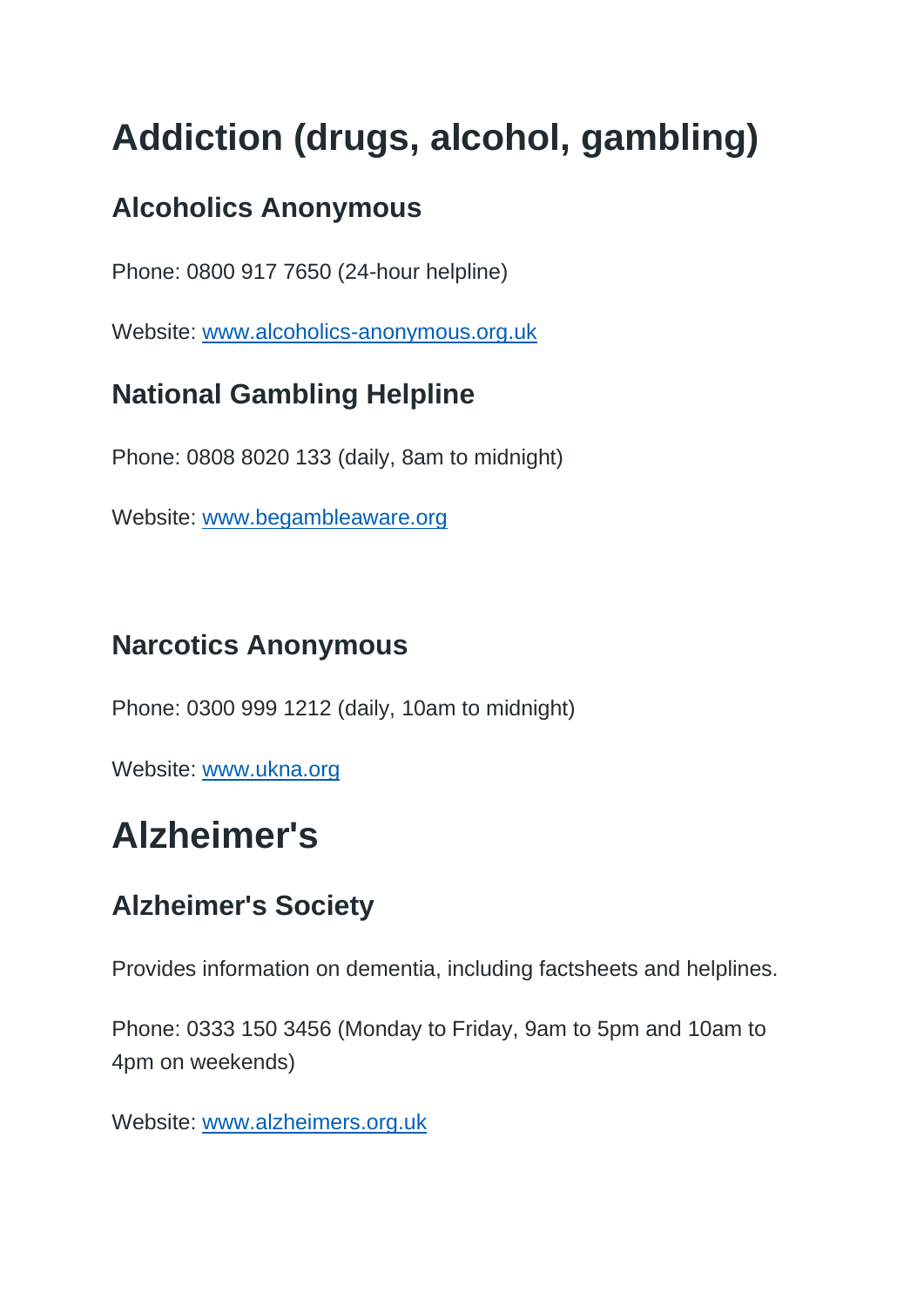## **Bereavement**

### **Cruse Bereavement Care**

Phone: 0808 808 1677 (Monday to Friday, 9am to 5pm)

Website: [www.cruse.org.uk](http://www.cruse.org.uk/home)

# **Crime victims**

### **Rape Crisis**

To find your local services phone: 0808 802 9999 (daily, 12pm to 2.30pm and 7pm to 9.30pm)

Website: [www.rapecrisis.org.uk](http://www.rapecrisis.org.uk/)

#### **Victim Support**

Phone: 0808 168 9111 (24-hour helpline)

Website: [www.victimsupport.org](https://www.victimsupport.org.uk/)

# **Eating disorders**

#### **Beat**

Phone: 0808 801 0677 (adults) or 0808 801 0711 (for under-18s)

Website: [www.b-eat.co.uk](http://www.b-eat.co.uk/)